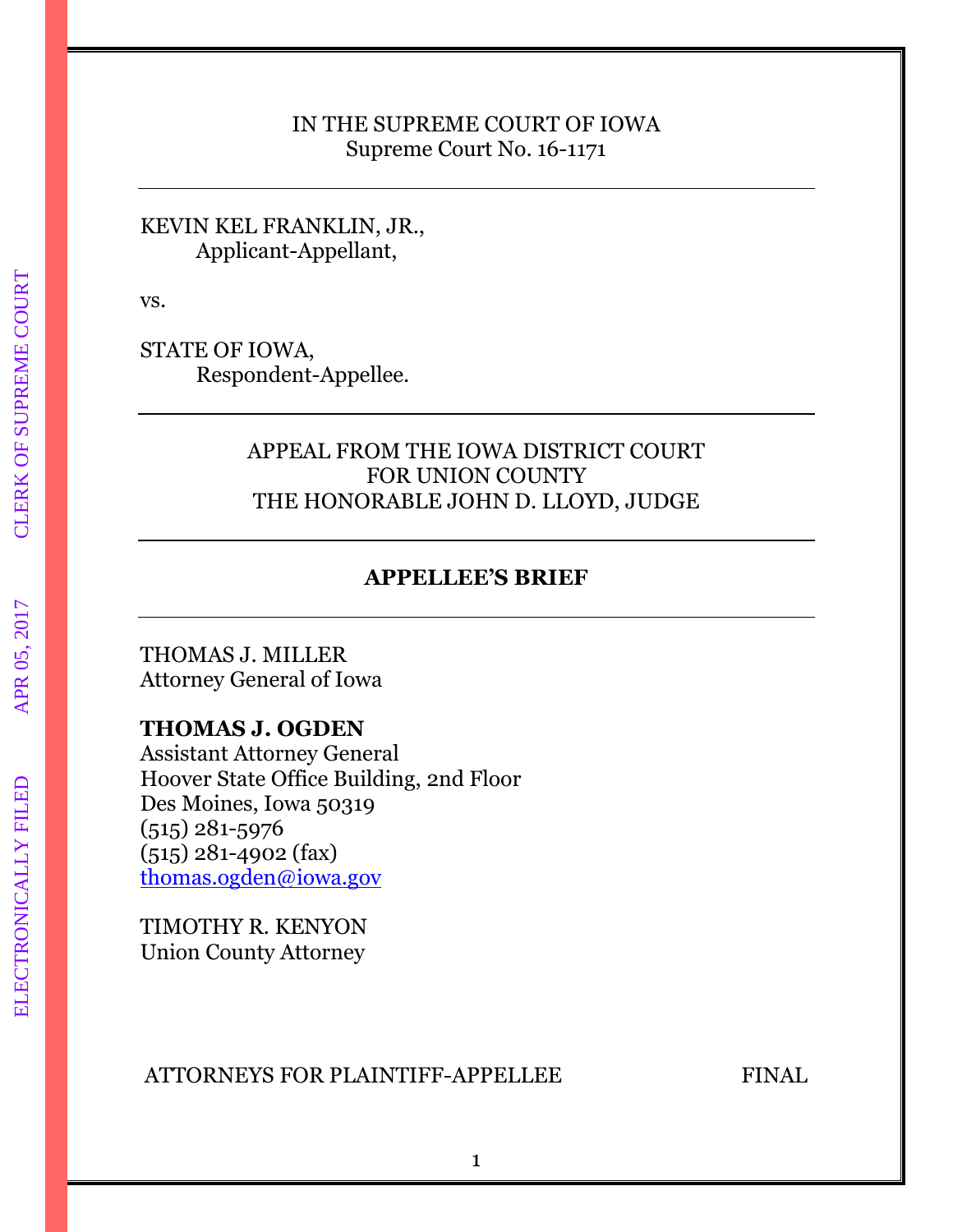# **TABLE OF CONTENTS**

| STATEMENT OF THE ISSUE PRESENTED FOR REVIEW  4        |  |
|-------------------------------------------------------|--|
|                                                       |  |
|                                                       |  |
|                                                       |  |
|                                                       |  |
| I. Franklin is Not Entitled to Relief Under Iowa Code |  |
|                                                       |  |
|                                                       |  |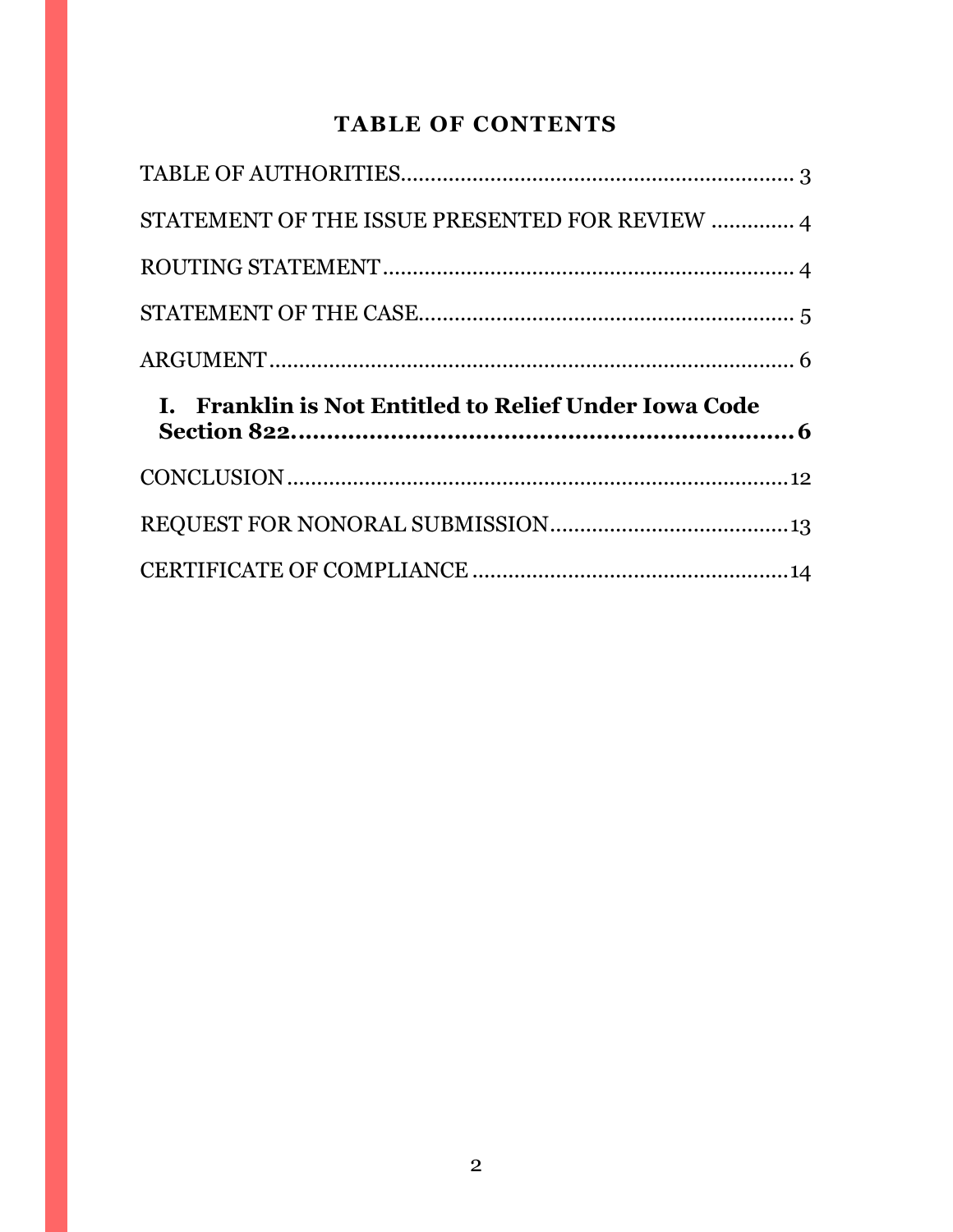# **TABLE OF AUTHORITIES**

# <span id="page-2-0"></span>**State Cases**

| <i>Fassett v. State, No.</i> 15-0816, 2016 WL 3554954  |
|--------------------------------------------------------|
|                                                        |
| McKeag v. State, No. 10-1084, 2011 WL 3925537          |
| <i>Miller v. State, No. 09-1853, 2011 WL 2041822</i>   |
| Pettit v. Iowa Department of Corrections, No. 16-0582, |
| <i>Pierce v. State, No. 09-1853, 2011 WL 3925484</i>   |
| <b>State Statutes</b>                                  |
|                                                        |
|                                                        |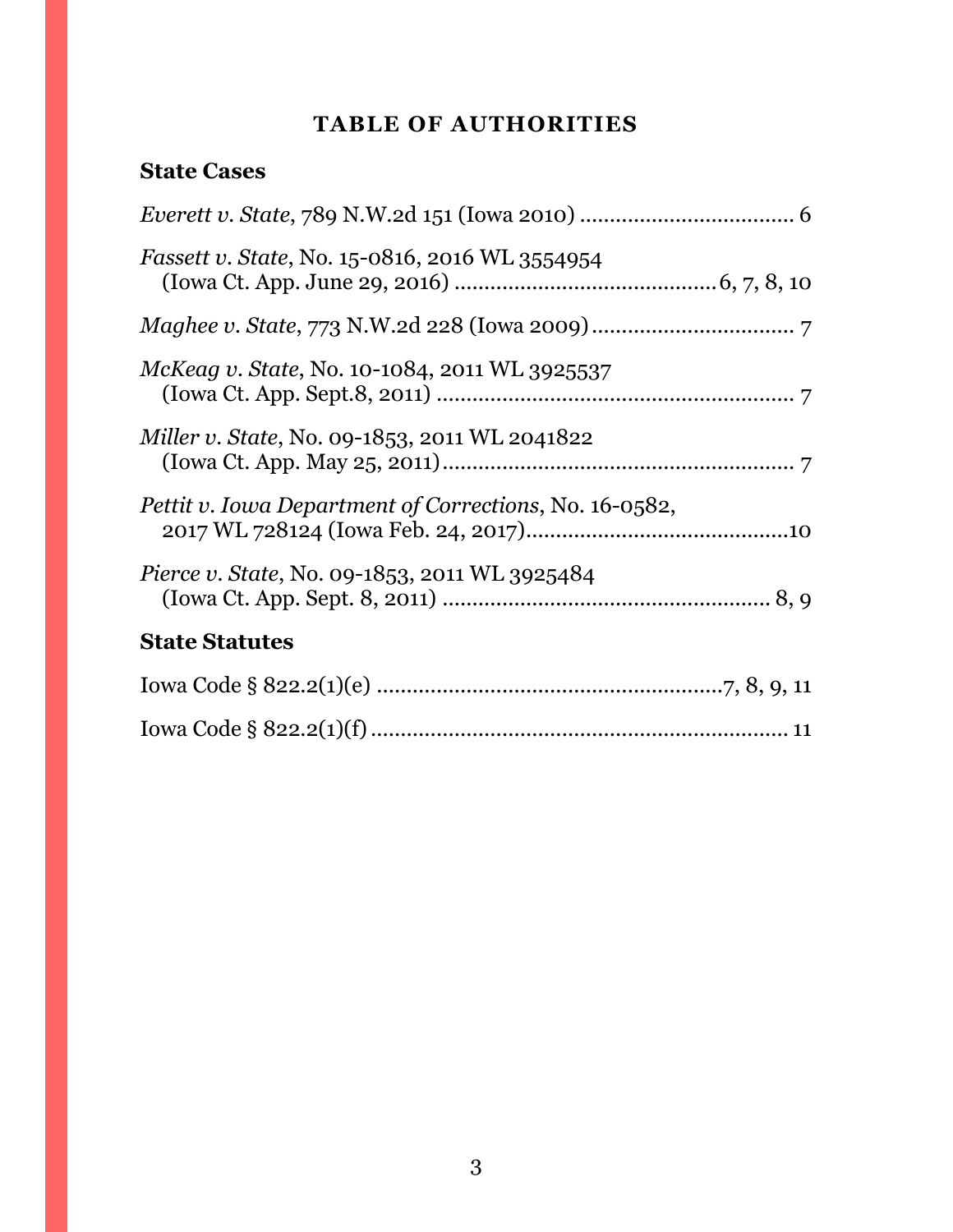#### <span id="page-3-0"></span>**STATEMENT OF THE ISSUE PRESENTED FOR REVIEW**

## **I. Franklin is Not Entitled to Relief Under Iowa Code Section 822.**

*Everett v. State*, 789 N.W.2d 151 (Iowa 2010) *Fassett v. State*, No. 15-0816, 2016 WL 3554954 (Iowa Ct. App. June 29, 2016) *Maghee v. State*, 773 N.W.2d 228 (Iowa 2009) *McKeag v. State*, No. 10-1084, 2011 WL 3925537 (Iowa Ct. App. Sept.8, 2011) *Miller v. State*, No. 09-1853, 2011 WL 2041822 (Iowa Ct. App. May 25, 2011) *Pettit v. Iowa Department of Corrections*, No. 16-0582, 2017 WL 728124 (Iowa Feb. 24, 2017) *Pierce v. State*, No. 09-1853, 2011 WL 3925484 (Iowa Ct. App. Sept. 8, 2011) Iowa Code § 822.2(1)(e) Iowa Code § 822.2(1)(f)

#### **ROUTING STATEMENT**

<span id="page-3-1"></span>Franklin seeks retention for this Court to decide whether his challenge to the parole board's policy states a claim under Iowa Code section 822.2(1)(e). The Iowa Court of Appeals has considered this issue and concluded that decisions concerning the timing of inmates' participation in sex offender treatment are agency actions that must be challenged under chapter 17A. *See Fassett v. State*, No. 15-0816, 2016 WL 3554954 at \*6-7 (Iowa Ct. App. June 29, 2016). A similar claim under section 822.2(1)(a) is currently pending in *State v. Belk*, Sup. Ct. No. 16-0304. A decision in *Belk* is likely to provide guidance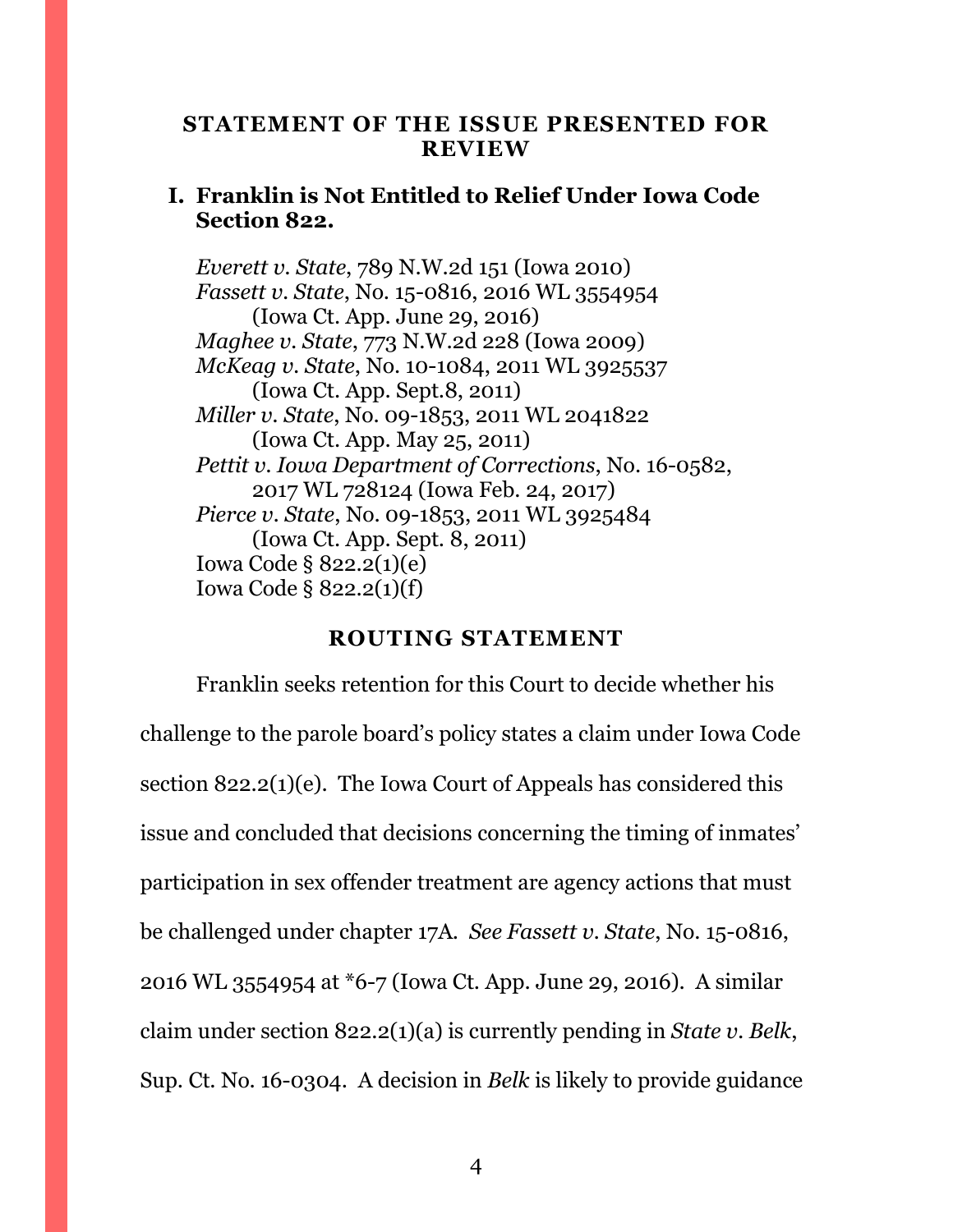in this case. Because it can be decided based on the holding of *Fassett*, transfer to the Court of Appeals is appropriate. Iowa R. App. P. 6.1101(3).

#### **STATEMENT OF THE CASE**

### <span id="page-4-0"></span>**Nature of the Case**

Kevin Kel Franklin, Jr., appeals from the summary disposition of his application for postconviction relief.

## **Course of Proceedings**

The State accepts the defendant's course of proceedings as adequate and essentially correct. Iowa R. App. P. 6.903(3).

#### **Facts**

Because of the nature of Franklin's claim, lengthy recitation of the underlying facts is not necessary. Suffice it to say that Franklin was convicted of second degree murder and second degree sexual abuse in 1990. PCR Order 07/06/16; App. 18-21. He was sentenced to consecutive fifty- and twenty-five-year terms. Any additional relevant facts will be discussed as a part of the State's argument.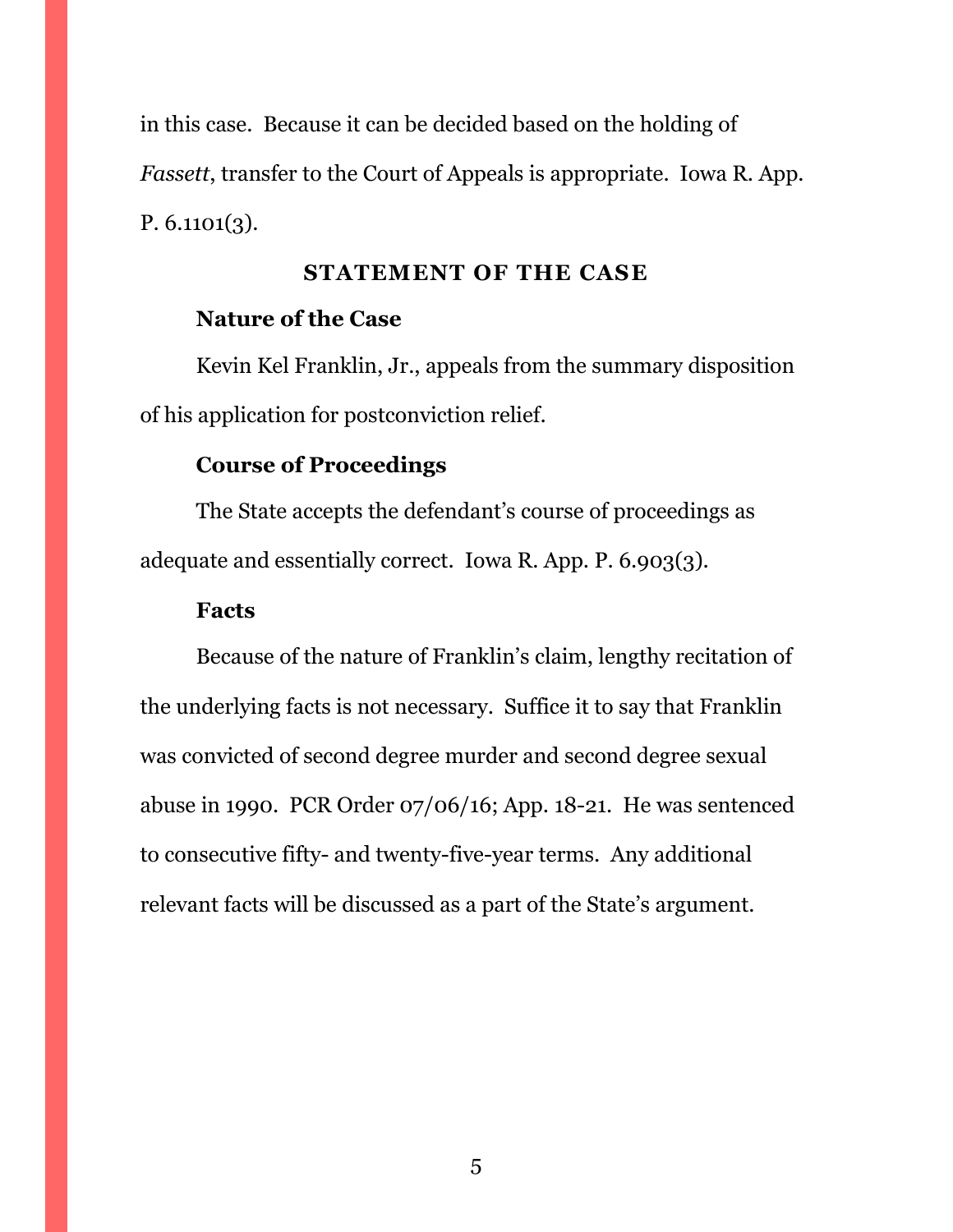#### **ARGUMENT**

## <span id="page-5-1"></span><span id="page-5-0"></span>**I. Franklin is Not Entitled to Relief Under Iowa Code Section 822.**

## **Preservation of Error**

The district court considered and ruled on Franklin's claim. Error is preserved.

## **Standard of Review**

Review of the denial of postconviction relief is for correction of errors at law. *Everett v. State*, 789 N.W.2d 151, 155 (Iowa 2010).

### **Merits**

Franklin is incarcerated at the Fort Dodge Correctional Facility. His tentative discharge date is in 2033. According to his application for postconviction relief, he became eligible for parole in 2012. He alleges that pursuant to the policy of the Iowa Board of Parole, he cannot be paroled until he has completed sex offender treatment. He further alleges that he has been denied the opportunity to participate in sex offender treatment by a policy of the Iowa Department of Corrections as a mechanism to "artificially lengthen his sentence." A substantially identical claim was raised in *Fassett*, 2016 WL 3554954 at \*6-7.

6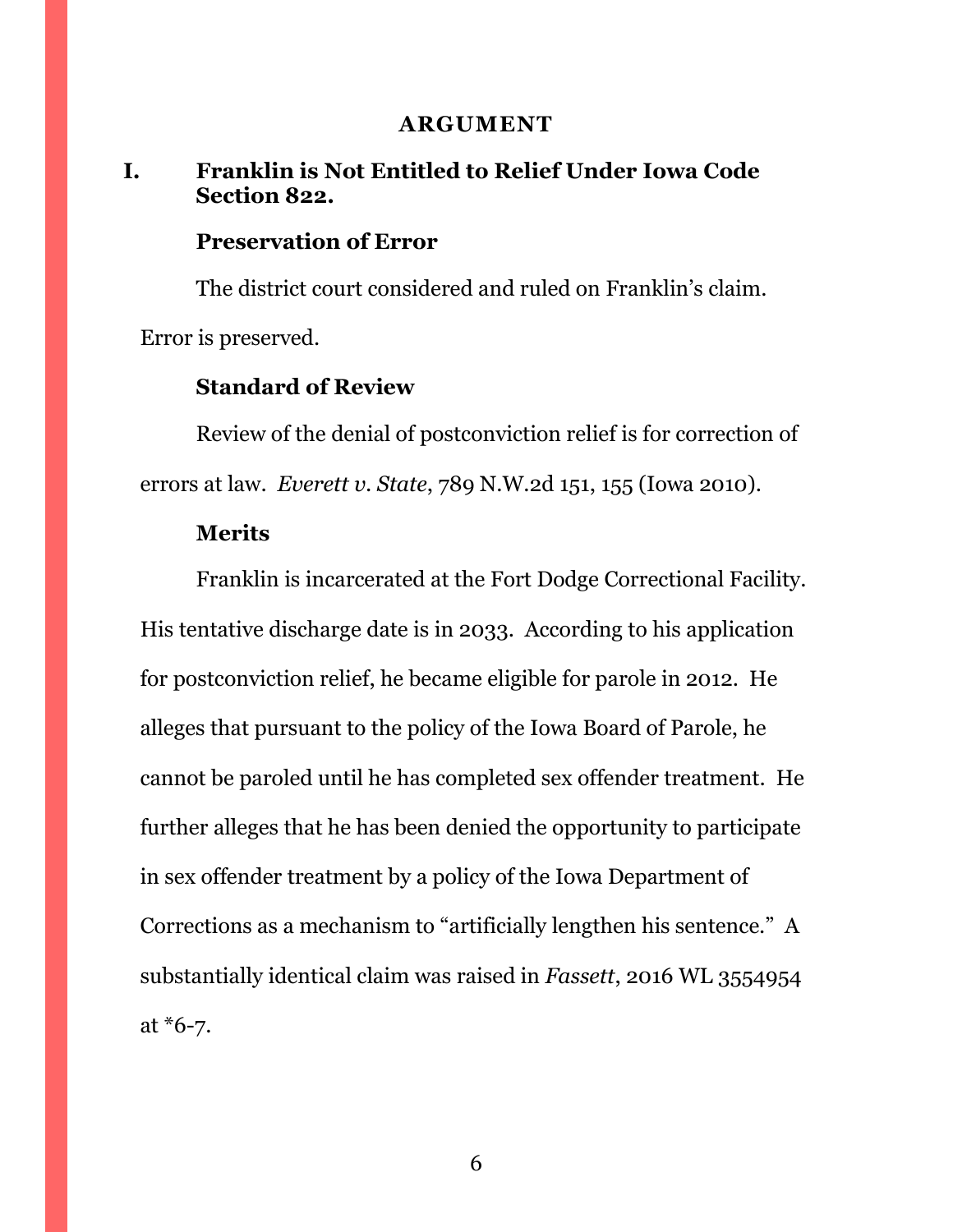In 2002, Fassett was sentenced to concurrent terms of ninetynine, ninety-nine, ten, and five years. *Id.* at \*1. In 2014, he filed an application for postconviction relief under section 822.2(1)(e). In it, he claimed that because he had not yet been offered an opportunity to take part in sex offender treatment, the department of corrections was effectively imposing another mandatory minimum sentence. *Id.* The court of appeals held that "decisions regarding the timing of inmates' participation in the SOTP is an agency action falling within discretion of the department of corrections and board of parole" and concluded that "chapter 17A is therefore the appropriate vehicle for Fassett's complaint regarding the fact he has not yet been allowed to participate." *Id.* at \*7.

Fassett cited *Maghee v. State*, 773 N.W.2d 228 (Iowa 2009) for the proposition that disciplinary decisions of the department of corrections are reviewable under chapter 822. The court of appeals contrasted the decision of the Iowa Supreme Court in *Maghee v. State*, 773 N.W.2d 228 (Iowa 2009) with two subsequent cases, *McKeag v. State*, No. 10-1084, 2011 WL 3925537 (Iowa Ct. App. Sept.8, 2011) and *Miller v. State*, No. 09-1853, 2011 WL 2041822 (Iowa Ct. App. May 25, 2011). *Maghee* involved the revocation of

7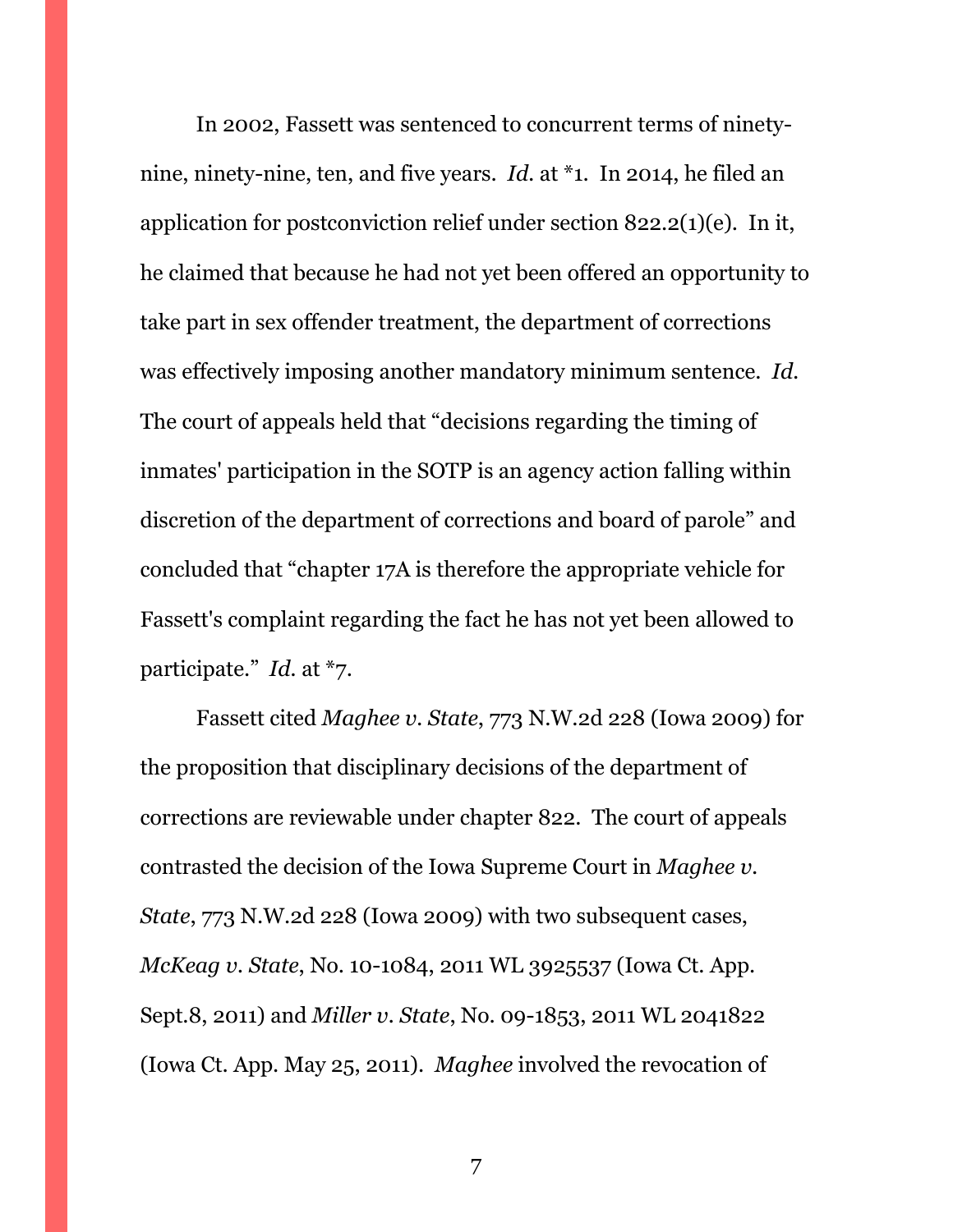work release, a situation explicitly covered by section 822.2(1)(e). *McKeag* and *Miller* involved challenges to the parole board's decision to do case file reviews rather than in-person interviews. *Fassett*, 2016 WL 3554954 at \*6. In both cases, the court of appeals held that "because the Iowa Board of Parole is a state agency existing within the purview of chapter 17A, the complained-of actions fell within the definition of "agency action" under section 17A.2(2) and chapter 17A provided the exclusive avenue for relief." *Id.*

The court of appeals then cited *Pierce v. State*, No. 09-1853, 2011 WL 3925484 at \*3 (Iowa Ct. App. Sept. 8, 2011), where a panel of the court of appeals affirmed a dismissal of an application for postconviction relief alleging that the board of parole denied him due process by failing to grant him review. The court explained:

> Pierce appears to have brought his postconviction relief application under section  $822.2(1)(e)$ , which affords relief where "[t]he person's sentence has expired, or probation, parole, or conditional release has been unlawfully revoked, or the person is otherwise unlawfully held in custody or other restraint." While this is the same provision invoked by Maghee, Pierce, unlike Maghee, did not fall within its ambit. As noted, Maghee asserted that the department of corrections wrongly revoked his work release, a claim that falls squarely within the language of section  $822.2(1)(e)$ . Pierce, in contrast, alleged that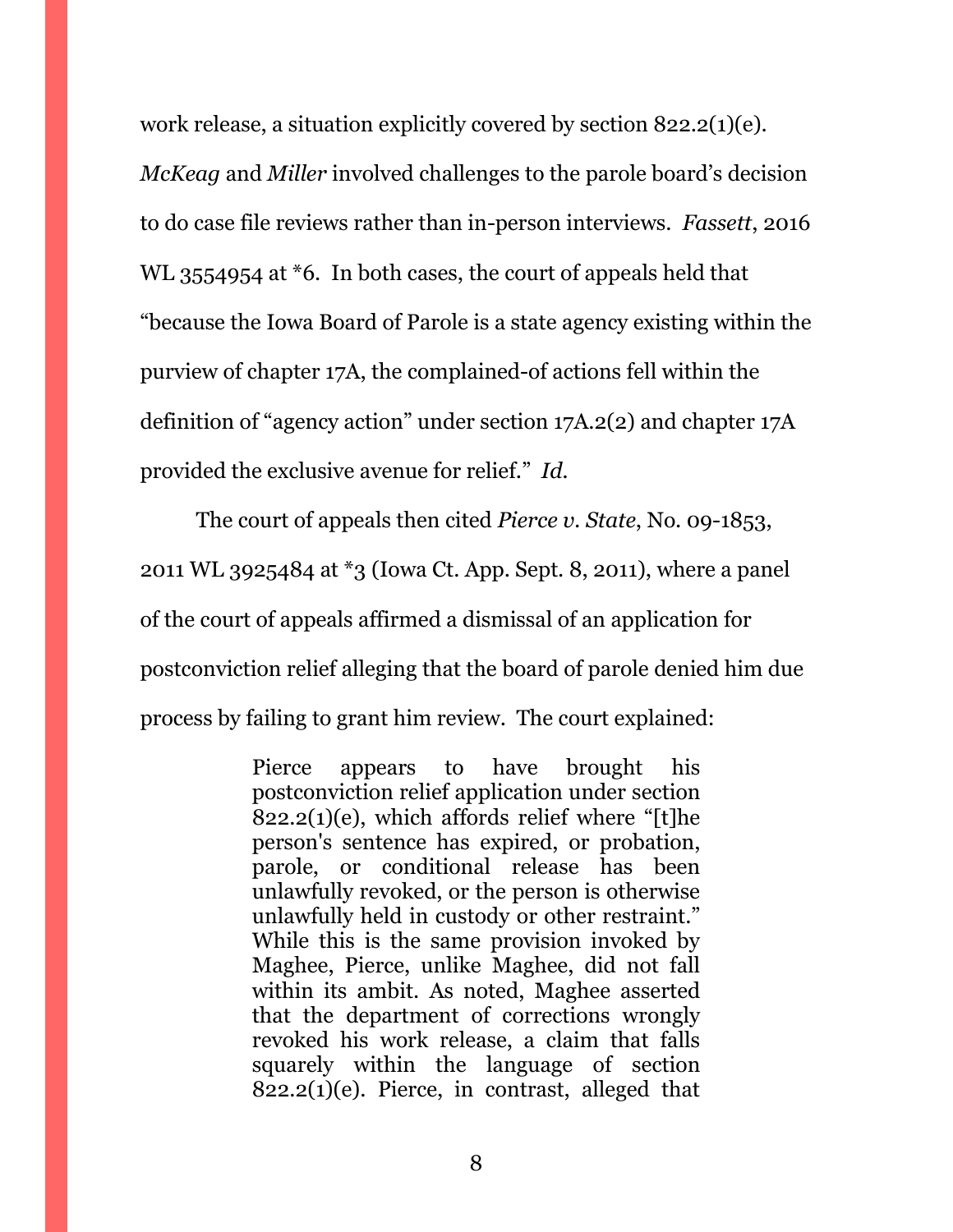one sentence of his multiple consecutive sentences was discharged, an allegation that is not consistent with the continuous term rule of section 901.8. Pierce also did not provide any evidence that he is unlawfully being held in custody or other restraint. Indeed, he concedes he has yet to complete the balance of his prison term. For that reason section  $822.2(1)(e)$  does not apply to him and he cannot avail himself of postconviction review.

*Pierce*, 2011 WL 3925484 at \*3 (internal citation omitted).

The court of appeals viewed Fassett's challenge to the timing of

his placement in sex offender treatment in the same way that it

viewed the challenges to board of parole policies in *McKeag*, *Miller*,

and *Pierce*. It went on to explain why the administrative process is

necessary to enable judicial review of Fassett's claim:

[W]ithout any administrative process to review, we are left with a record devoid of evidence regarding the status of Fassett's parole eligibility. Fassett claims he would be eligible for parole if not for the fact he has not yet been allowed to participate in the SOTP, but we do not have a record to support his claim. The record does not contain any statement by either the department of corrections or the board of parole concerning Fassett's eligibility for parole; no State authority has said why Fassett has not yet participated in the SOTP or when he will be scheduled to participate. The record does not establish conclusively that the SOTP truly is the sole remaining hurdle for Fassett to overcome on his path to early release, or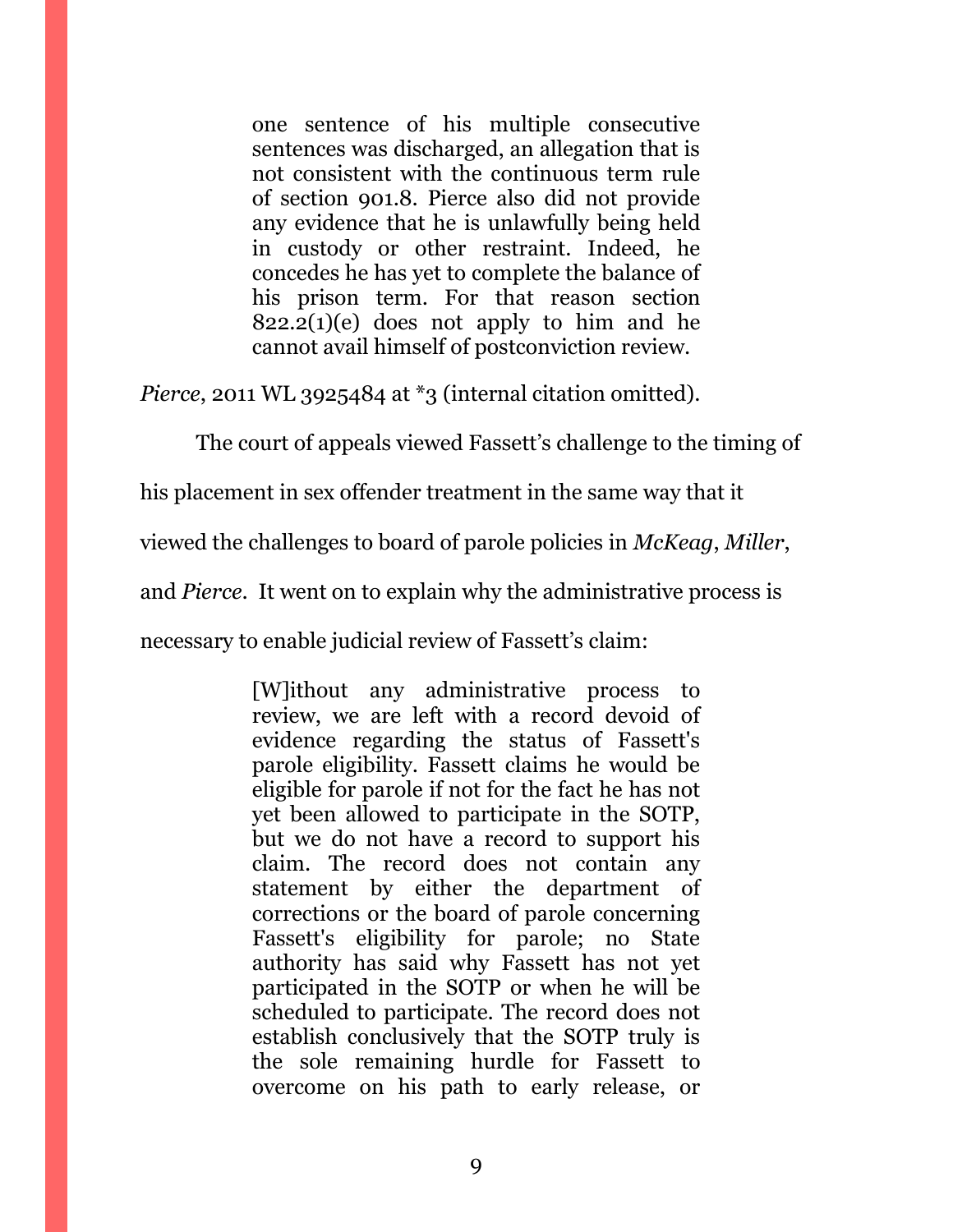whether other barriers, such as unrelated programs—a drug treatment program for his methamphetamine convictions, for example still remain. By seeking relief under chapter 17A, Fassett will be able to create a record sufficient to enable judicial review, if necessary.

*Fassett*, 2016 WL 3554954 at \*7. Franklin essentially concedes this point; his brief admits that the record is insufficient to determine his claim without an "evidentiary hearing." Appellant's Br. at 14-15. Seeking relief under chapter 17A would allow Franklin to create his record.

The recent decision of the Iowa Supreme Court in *Pettit v. Iowa Department of Corrections*, No. 16-0582, 2017 WL 728124 (Iowa Feb. 24, 2017) does not affect the holding of *Fassett*. *Pettit* involved a challenge to sex offender treatment classification brought under chapter 17A. The Iowa Supreme Court held that the proper method for reviewing a sex offender treatment *classification* is by a postconviction relief action. *Id*. at \*4. The Court's decision hinged on the determination that the classification "is part of the disciplinary procedure because it would lead to a loss of the accrual of earned time if the inmate does not comply." *Id.* at \*6.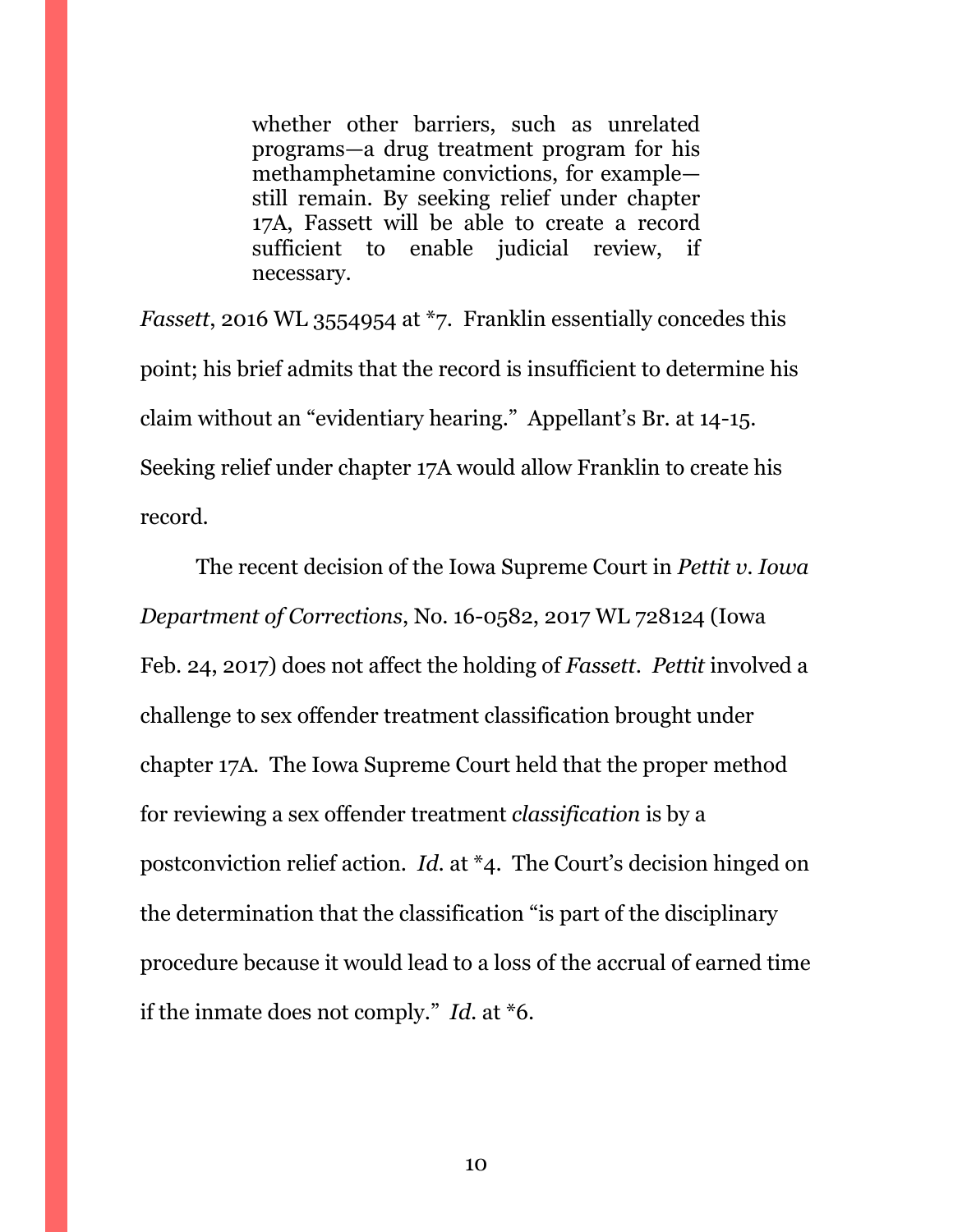Because a prisoner who objected to sex offender treatment could face the loss of earned time, the Court held that the classification should be challenged under section 822.2(1)(f). *Id.* at \*5; *see also* Iowa Code § 822.2(1)(f) (permitting postconviction relief where the inmate's "reduction of sentence pursuant to sections 903A.1 through 903A.7 has been unlawfully forfeited"). In a footnote, the Court stated that section 822.2(1)(e) could possibly apply if the inmate was challenging the program while he was actually undergoing it, and thus experiencing allegedly "unlawful restraint." *Id.* at \*5 n.4.

Unlike Pettit, Franklin is not challenging his sex offender treatment classification. In his brief, he specifically distinguishes his case from cases where inmates refused to participate in treatment. Appellant's Br. at 11-12. The timing of placement in sex offender treatment does not affect the accrual of earned time. In his brief, Franklin alleges that the department of corrections denies sex offender treatment until just prior to an inmate fully discharging his sentence—thus depriving him of "the opportunity to reduce his sentence with earned time credit." This claim is entirely new and directly contradicts the claim that Franklin raised in his application.

11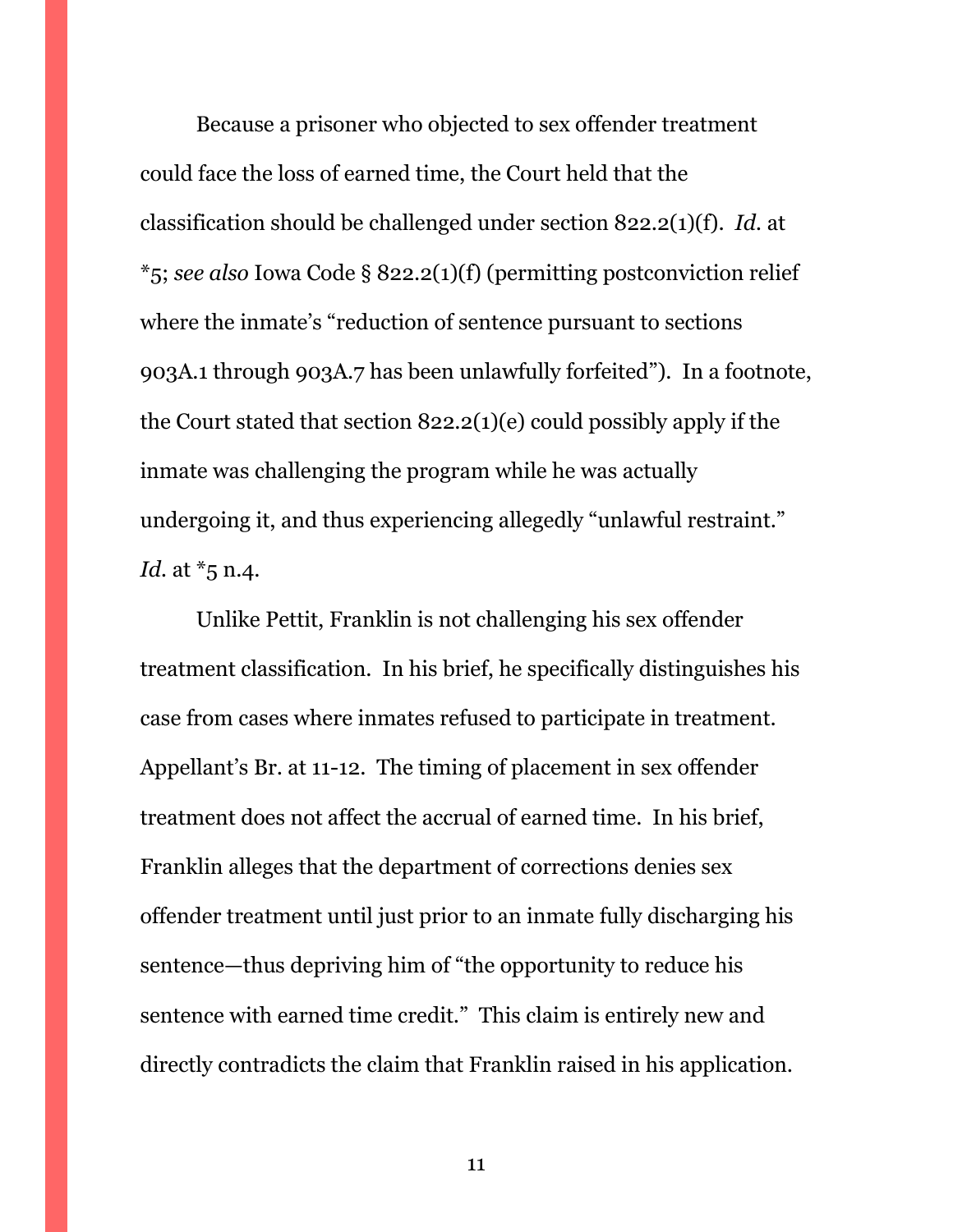While the record is sparse, Franklin testified at the hearing that his "discharge date is 2033." PCR Tr. P.6 L.7; App. 17. His attorney then confirmed Franklin's understanding that he "would not begin sex offender treatment until you've reached approximately two years prior to that discharge date." PCR Tr. P.6 Ls.10-14; App. 17. As explained, Franklin was sentenced in 1990 to consecutive fifty- and twenty-five year terms. Without earned time, Franklin's discharge date would not occur until 2065. He understood that he would be placed in sex offender treatment approximately two years prior to 2033, indicating that he was not deprived of the opportunity to reduce his sentence through earned time. This claim is invented on appeal and is not supported by the record. Franklin is challenging the parole board's policy. His earned time is not implicated in any way, and *Pettit* has no application to this case.

## **CONCLUSION**

<span id="page-11-0"></span>For the foregoing reasons, this Court should affirm the denial of postconviction relief.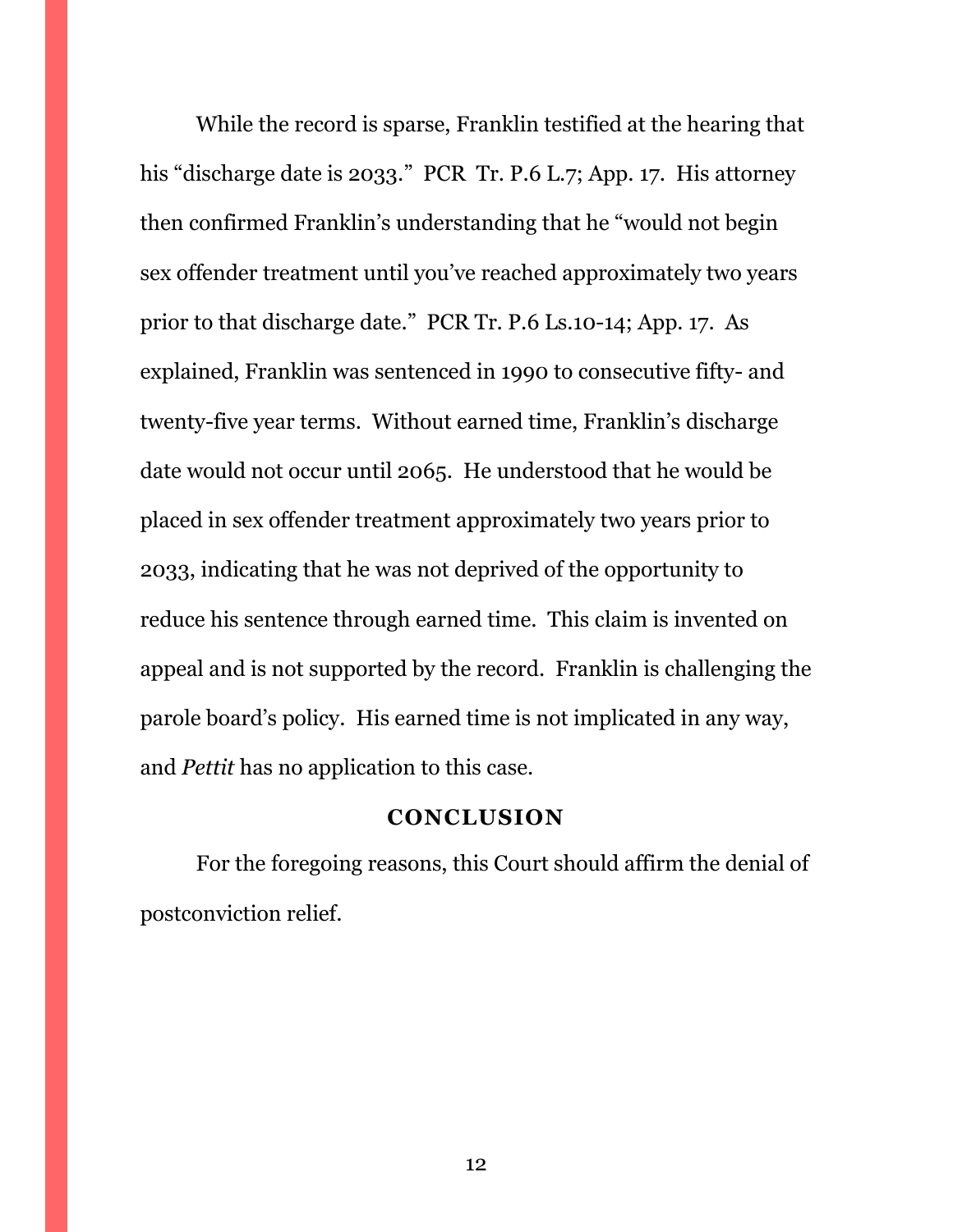# **REQUEST FOR NONORAL SUBMISSION**

<span id="page-12-0"></span>Nonoral submission is appropriate for this case. In the event

that argument is scheduled, the States wishes to be heard.

Respectfully submitted,

THOMAS J. MILLER Attorney General of Iowa

 $\sqrt{2}$ 

**THOMAS J. OGDEN** Assistant Attorney General Hoover State Office Bldg., 2nd Fl. Des Moines, Iowa 50319 (515) 281-5976 [thomas.ogden@iowa.gov](mailto:thomas.ogden@iowa.gov)